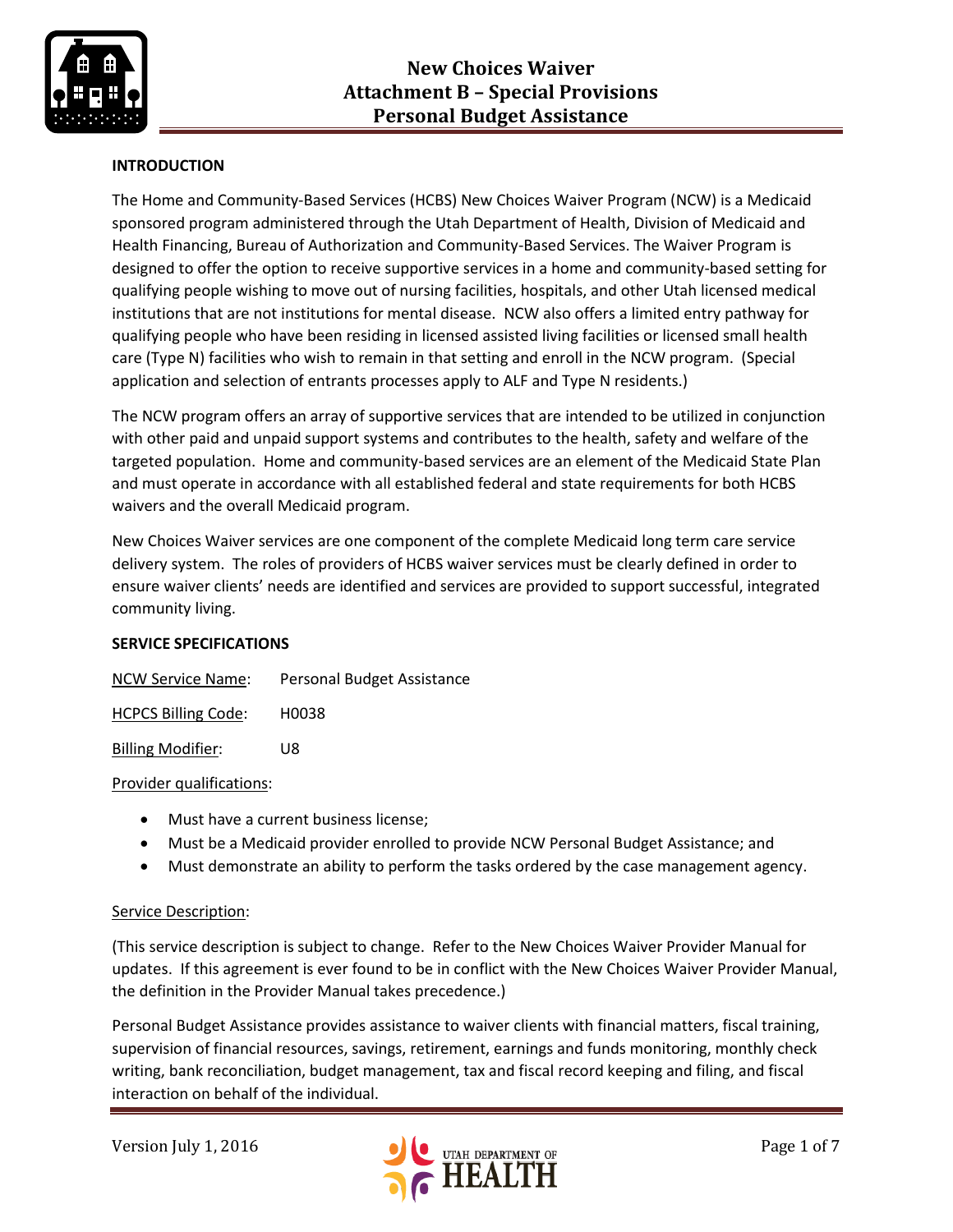

The purpose of this service is to offer opportunities for waiver clients to increase their ability to provide for their own basic needs, increase their ability to cope with day to day living, maintain more stability in their lives and maintain the greatest degree of independence possible, by providing timely financial management assistance in the least restrictive setting, for those individuals who have no close family or friends willing to take on the task of assisting them with their finances.

The Personal Budget Assistance provider assists the waiver client or their designated representative in reviewing their finances/budget at least monthly, must maintain documentation of this review and must submit the budget review documentation to the waiver client's chosen case management agency for review on a monthly basis.

Representative payee services designated through a mental health authority or through Social Security Administration are excluded from payment under Personal Budget Assistance.

## General Requirements:

By signing this attachment, provider agrees to additional terms and conditions as outlined below:

- A. Provider will report any negative or critical incident or incidents likely to receive media or legislative scrutiny involving a NCW client to the client's case management agency or to the New Choices Waiver program office immediately. This includes but is not limited to medication errors, falls, injuries, missing persons, abuse, neglect, exploitation, unexpected hospitalizations, unexpected deaths, Adult Protective Services (APS) or law enforcement involvement, and other similar incidents that raise concern for client safety. As required by law, provider will also report any suspected or actual incidences of abuse, neglect or exploitation to APS or to local law enforcement.
- B. Provider will accept the NCW Medicaid rate as payment in full, and the provider shall not bill the client nor their families an additional fee for services rendered.
- C. Provider will interact with each NCW client's designated case management agency and participate in the person-centered care planning process when requested by the client or their representative.
- D. Provider will review Service Authorization Forms received from waiver case management agencies and will return a signed copy to the case management agency. Service authorizations indicate the amount, duration and frequency of services that are authorized based on the assessment of each client's needs and are subject to approval by the State Medicaid Agency. The authorized HCPCS, number of units, frequency and duration will appear in the service authorization and providers shall not render services to waiver clients until a service authorization has been received and properly executed by both the designated waiver case management agency representative and the provider. Service authorizations are valid for a maximum of one year even if the "end date" on the form is left blank. Claims paid for waiver services for dates of service outside of the date span listed in the service authorization will be

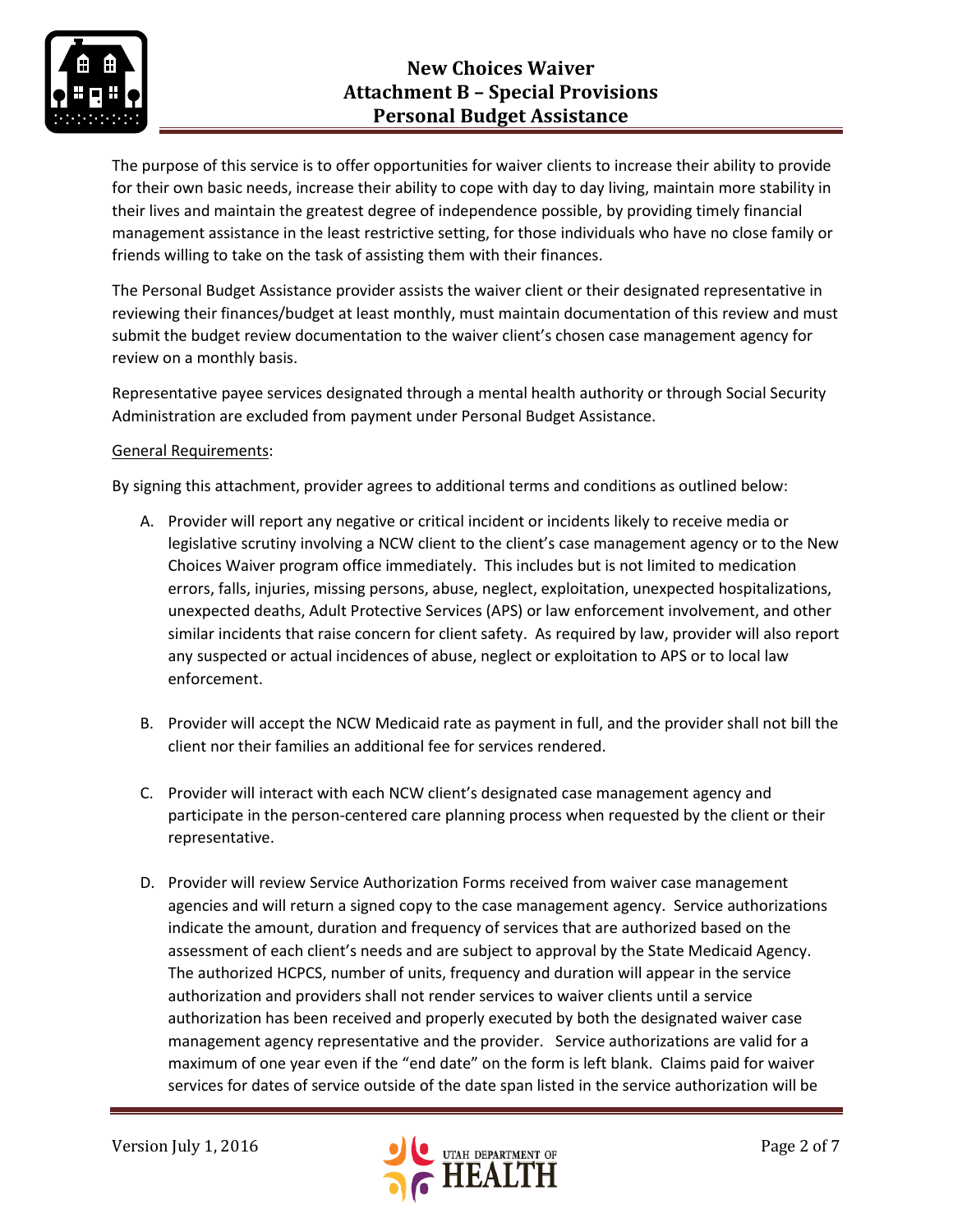

recovered. Claims paid for waiver services that exceed the number of units or frequency than was authorized in the service authorization will be recovered. Claims paid for HCPCS codes that were not authorized in the service authorization will be recovered.

- E. Service authorizations are not a guarantee of payment.
- F. Service authorizations are automatically nullified immediately upon any of the following events taking place:
	- The NCW client elects to change to a different NCW provider
	- The NCW client elects to altogether discontinue receiving the services that the provider offers
	- The NCW client loses Medicaid eligibility
	- The NCW client is disenrolled from the NCW program for any other reason
	- The provider's Medicaid and/or NCW contract is terminated or suspended
- G. Provider will not provide services to waiver clients when they are receiving inpatient treatment. Service authorizations are *suspended* during times when a New Choices Waiver client is admitted to an inpatient setting such as a hospital or nursing facility. Upon the client's discharge from the inpatient setting, provider will communicate with the waiver case management agency to receive verbal approval to reinstate services if any unused units are remaining in the service authorization or to request a new authorization if the existing authorization has expired.
- H. Units of service that have been authorized for one NCW client can only be provided to that NCW client. Provider will not transfer unused units that have been authorized for one NCW client to another NCW client.
- I. Provider will contact a client's designated waiver case management agency if the provider observes that actual service utilization trends appear to exceed the number of units authorized.
- J. Provider will verify client Medicaid eligibility each month in order to avoid providing services that are not reimbursable due to a client's loss of Medicaid benefits. Utah Medicaid offers two methods that providers may use to verify client eligibility:
	- Medicaid Eligibility Lookup Tool [\(https://medicaid.utah.gov\)](https://medicaid.utah.gov/)
	- Access Now (1-800-662-9651 option 1, option 1)
- K. Provider shall not bill Medicaid for services that were not actually provided or for services that the provider anticipates providing to a client in the near or distant future.

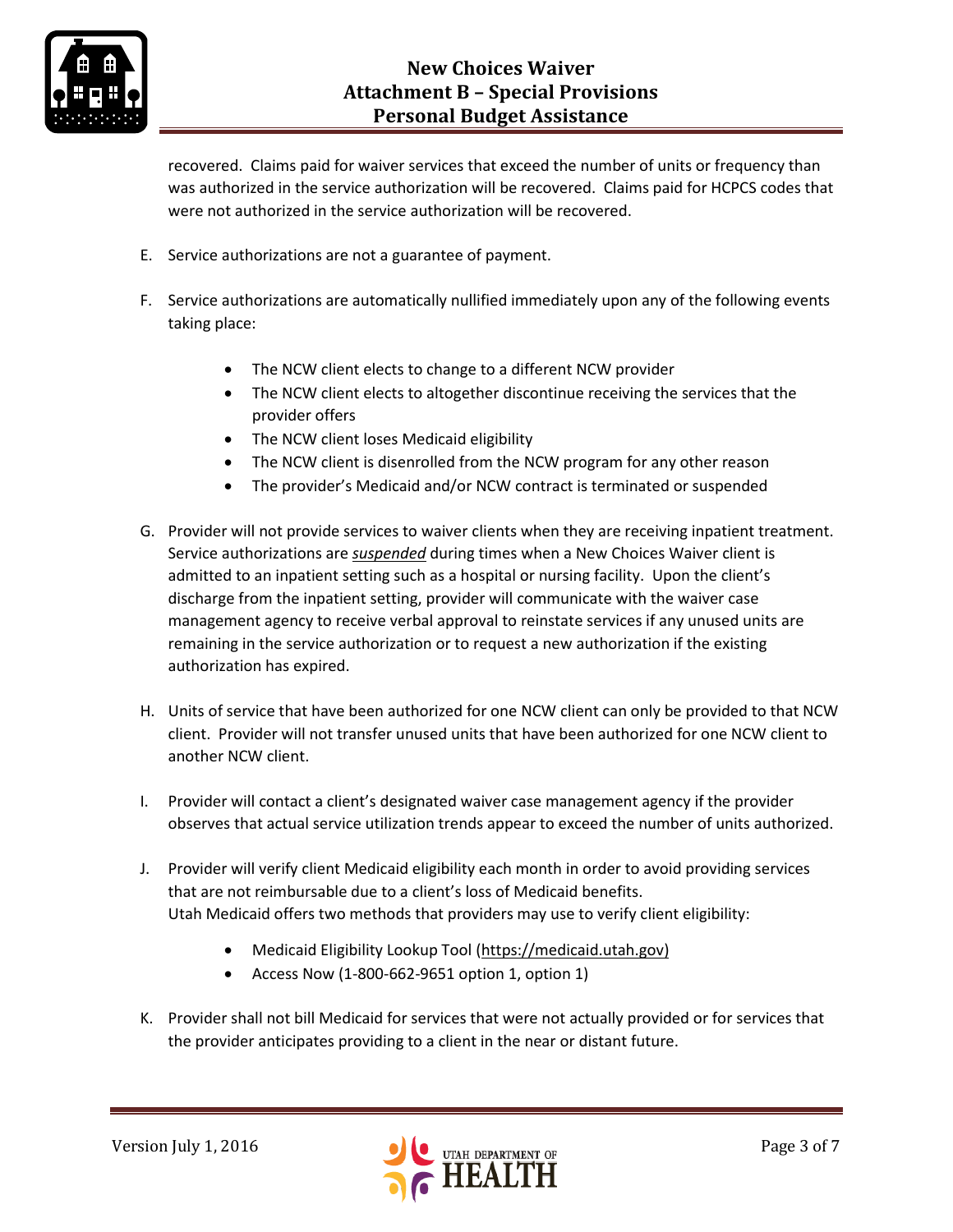

- L. Provider shall not bill a client for a missed or canceled appointment unless the client or the client's legal representative has signed a written cancelation policy which expressly allows the provider to charge the client for missed or canceled appointments.
- M. Provider will not engage in unsolicited direct marketing activities to prospective NCW clients. Marketing strategies shall be limited to mass outreach and advertisements. Provider will not approach prospective NCW clients or their representatives unless the client or representative explicitly requests information from the provider. Provider shall refrain from offering incentives or other enticements to persuade a prospective NCW client to choose the provider for waiver services. Provider shall not enter into incentive or kick-back agreements with waiver case management agencies or otherwise entice the case management agency to influence or limit a NCW client's freedom to choose their own service providers. Provider may not require NCW clients to select a certain waiver or non-waiver provider for other services listed on the personcentered care plan.
- N. Provider will document each service encounter. At a minimum each service encounter record should include:
	- The client's first and last name
	- The date of service for each service encounter
	- The start and end times for each service provided
	- The services provided by service title
	- Notes describing the service encounter
	- The name of the individual who performed the service
	- The signature of the individual(s) who performed the service(s) or who can attest to the completion of the service(s).
- O. Provider will abide by the policies and procedures outlined in the NCW Provider Manual and to stay apprised of policy updates and changes regarding Medicaid and the NCW program. If this agreement is ever found to be in conflict with the NCW Provider Manual, the NCW Provider Manual will take precedence over this agreement. The NCW Provider Manual is posted on the Utah Medicaid website: [https://medicaid.utah.gov](https://medicaid.utah.gov/)
- P. Provider will review the Medicaid Information Bulletins (MIBs) and stay apprised of policy updates and changes regarding Medicaid and the NCW program. The MIB is the tool that the Utah Department of Health, Division of Medicaid and Health Financing uses to disseminate such information to providers and stakeholders. The MIB is published quarterly or more frequently as needed. To subscribe to the Newsletter or to view the MIB releases, visit the Medicaid website: [https://medicaid.utah.gov](https://medicaid.utah.gov/)
- Q. If the provider has Medicare and/or Medicaid certification and loses Medicare and/or Medicaid certification, the provider's New Choices Waiver contract shall also be terminated effective the

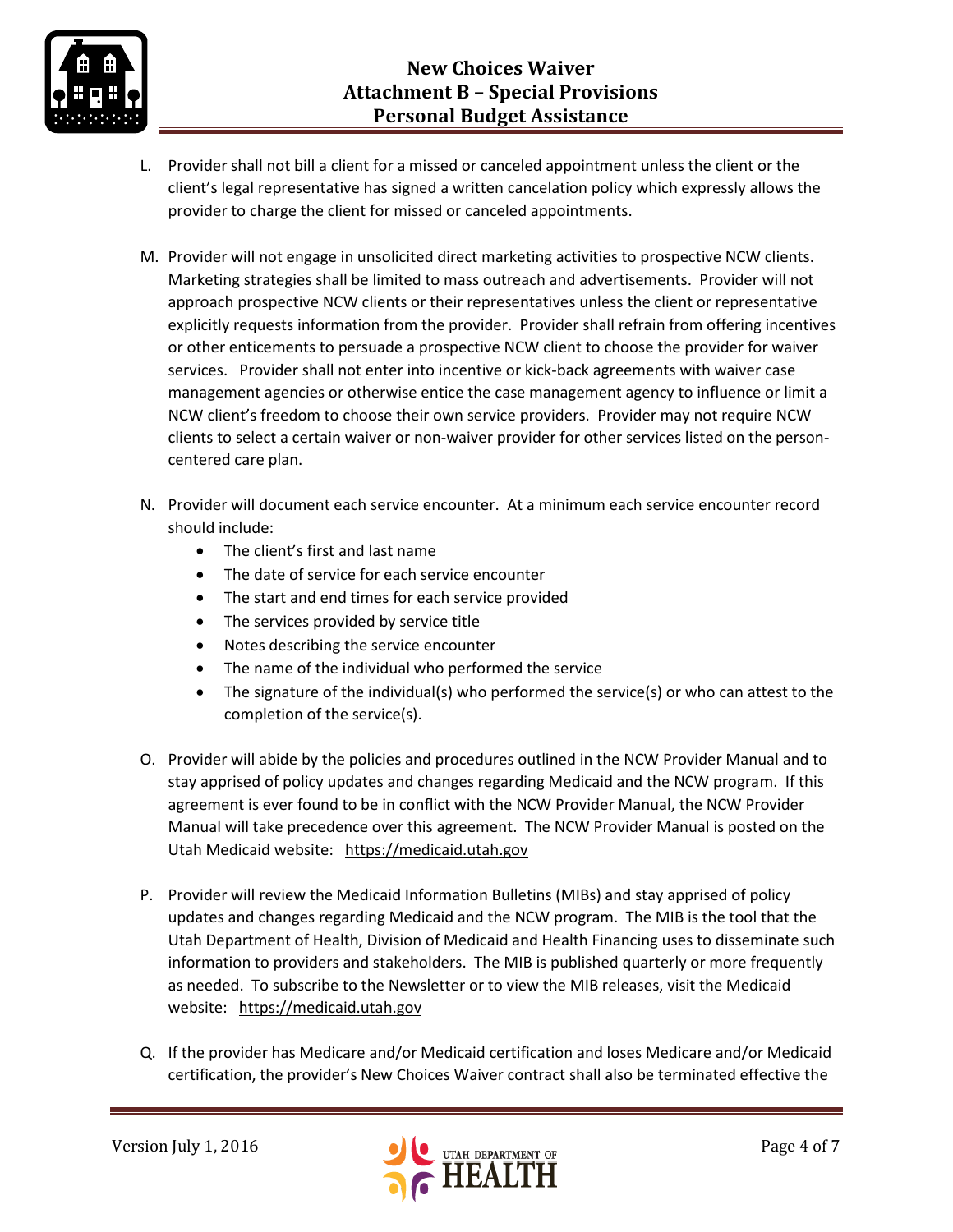

same day as the termination of the Medicare and/or Medicaid certification. The provider will notify the New Choices Waiver Program Office within 3 business days of receiving the notification letter from Medicare and/or Medicaid. The provider will make every effort to ensure a safe and orderly transition of all NCW clients to other service providers prior to final termination of their NCW contract.

- R. If the provider is aware that it is about to undergo a change of ownership or otherwise elects to voluntarily terminate their New Choices Waiver contract, the provider shall give at least 30 days advance written notice of the change of ownership or voluntary termination to the New Choices Waiver Program Office. Providers shall assist in ensuring a safe and orderly transition of waiver clients to another service provider prior to termination.
- S. Providers cannot be listed on a person-centered care plan for a NCW client if any of the paid employees of that provider are related to one or both of the assigned NCW case managers by blood or by marriage. If the State Medicaid Agency finds that a conflict of interest is occurring between the provider agency and the case management agency, the provider or the case management agency may be prevented from providing services to that particular client. Exceptions will only be made in remote geographical areas of the state where there are no other willing, qualified providers available to offer the service(s). Only the State Medicaid Agency has authority to approve exceptions to conflict of interest rules.
- T. The State Medicaid Agency may terminate the provider's New Choices Waiver contract after giving the provider 30 days advance written notice for either of the following reasons:
	- 1. The State Medicaid Agency detects a pattern of non-compliance with general Utah Medicaid provider standards,
	- 2. The State Medicaid Agency detects a pattern of non-compliance with NCW policies, procedures and/or provisions listed in this contract.

Examples of conduct that constitutes patterns of non-compliance include but are not limited to:

- Abuse, neglect or exploitation of waiver clients;
- Billing Medicaid in excess of the amount, duration and frequency of services that have been authorized;
- **•** Billing Medicaid for services not provided;
- Inadequate or non-existent record keeping;
- Hiring individual service employees that do not meet the minimum waiver provider qualifications;
- Not maintaining minimum provider qualifications such as required license(s);
- Acts of direct marketing to prospective or currently enrolled clients or their representatives;
- Acts of coercion or manipulation of client freedom of choice rights;

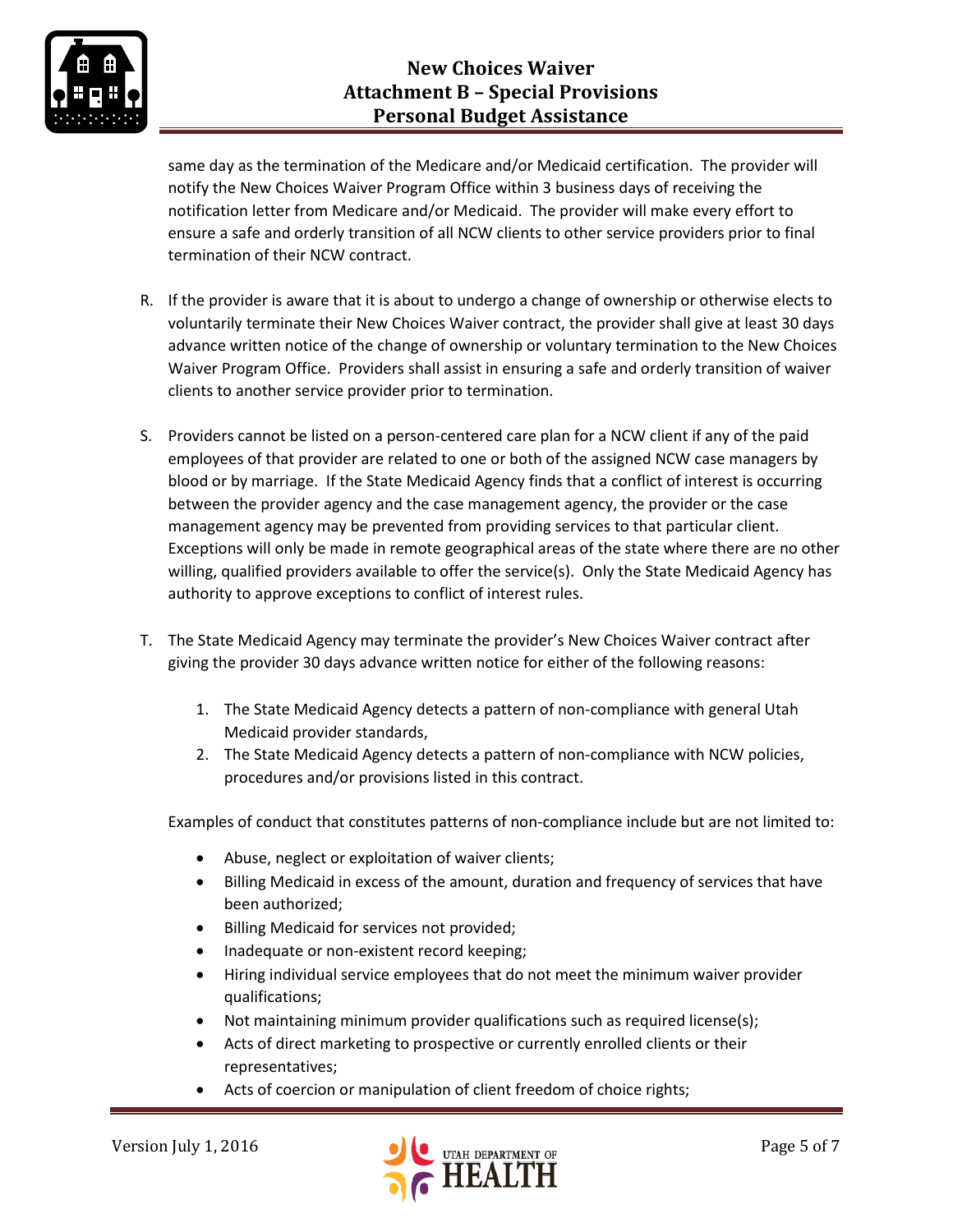

- Acts of offering or receiving incentives or kick-backs to or from other providers or entities in an effort to manipulate client freedom of choice rights; and/or
- Billing NCW clients or their representatives for services covered by Medicaid.

If the State Medicaid Agency discovers conduct that constitutes a pattern of non-compliance but elects not to terminate the provider's New Choices Waiver contract, the State Medicaid Agency may instead suspend making new referrals to the provider, require the provider to repay any overpayments, complete additional training and/or to submit to additional monitoring activities in order to avoid contract termination. The provider will be given hearing rights for any adverse actions taken by the State Medicaid Agency.

U. All new NCW providers must complete the NCW New Provider Training before the New Choices Waiver Program Office will forward the provider's enrollment application to the next step in the enrollment process. This includes existing providers who experience changes in ownership. NCW New Provider Training is offered one time each month and is located at the Utah Department of Health, 288 N. 1460 W., Salt Lake City, Utah 84114. To register for the next training please call the NCW Program Office and ask to speak with the NCW Provider Specialist. (800)662-9651, option 6.

After the provider is enrolled, additional training is available if the provider requests it by contacting the NCW program office at the same number listed above.

(The rest of this page is intentionally left blank.)

\_\_\_\_\_\_\_\_\_\_\_\_\_\_\_\_\_\_\_\_\_\_\_\_\_\_\_\_\_\_\_\_\_\_\_\_\_\_\_\_\_\_\_\_\_\_\_\_\_\_\_\_\_\_\_\_\_\_\_\_\_\_\_\_\_\_\_\_\_\_\_\_\_\_\_\_\_\_\_\_\_\_